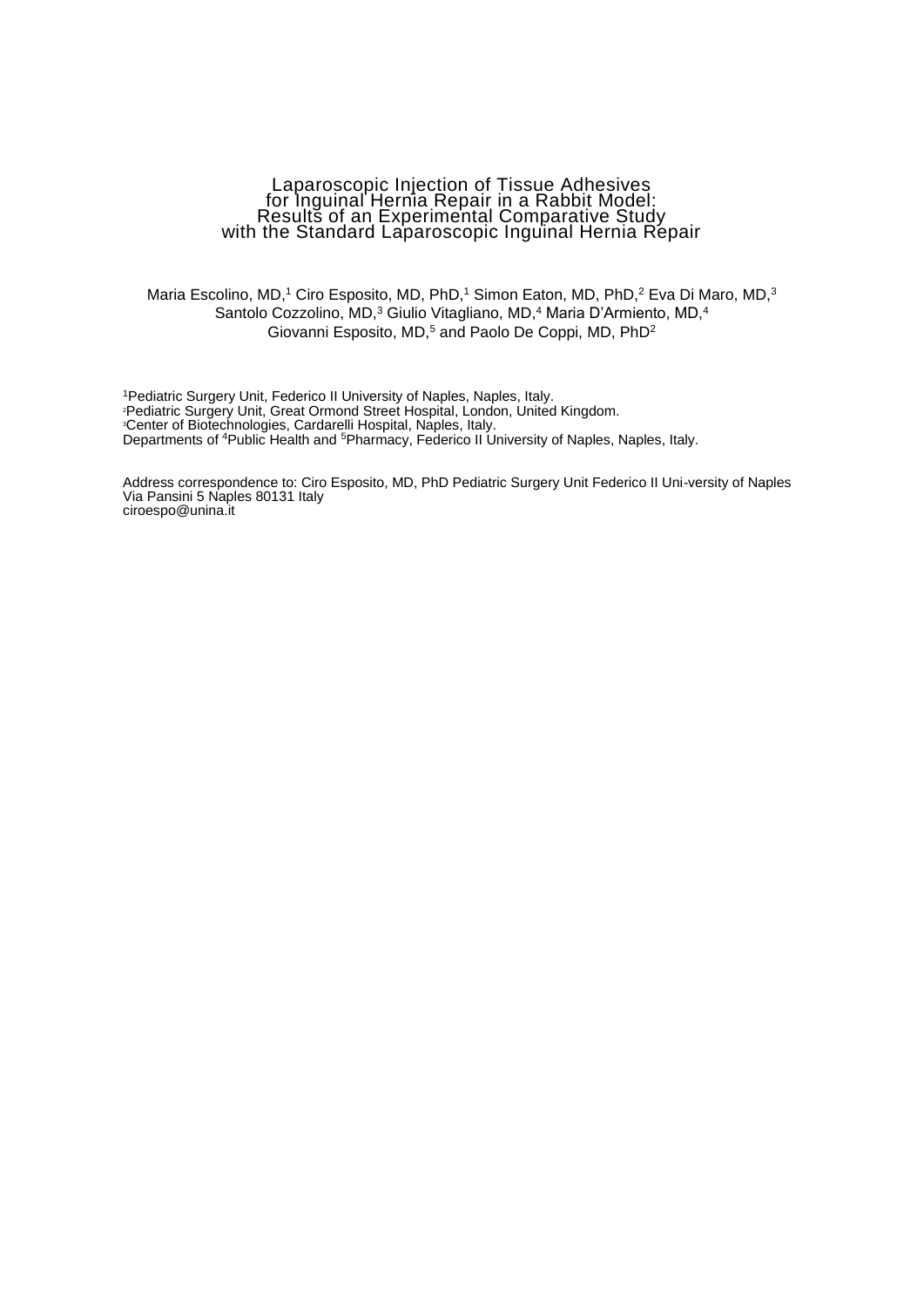# **Abstract**

Background: The injection of tissue adhesives has been proposed as an alternative to standard laparoscopic inguinal hernia repair but no evidence is available in the pediatric population. This study aimed to evaluate safety, efficacy, and feasibility of injection of tissue adhesives for inguinal hernia repair in a rabbit model. Materials and Methods: Thirty-six New Zealand White male rabbits underwent laparoscopic inguinal hernia repair. In each animal, the hernia defect was repaired using glue on the right side and purse-string suture on the left side. The animals were divided in 3 groups, each 1 of 12 animals, according to the glue used: Glubran 2 (cyanoacrylate), Histoacryl (cyanoacrylate), and BioGlue (bovine serum albumin-based). For each group, 6 animals were sacrificed at 7 days postoperatively, and 6 animals at 90 days postoperatively. Histopathological exam of testis and spermatic bundle was performed.

Results: The hernia defect was successfully closed on both sides in all cases. The injection of glue was faster than suture repair ( $P = .001$ ). Postoperative complications (epiploonparietal adhesions, spermatic vessel ectasia, and hydrocele) rate was significantly higher on the right side compared to the left side at both short- and longterm follow-up ( $P = .001$ ). Furthermore, a lower maturity of testicles treated by adhesive compared with suture was histologically demonstrated at both short- and long-term follow-up ( $P = .001$ ).

Conclusions: The present experimental study confirmed the feasibility and efficacy of inguinal hernia repair by injection of tissue adhesive. However, several critical issues emerged about the safety of this technique. The use of glue was associated with higher incidence of postoperative complications and significant decrease of testicular maturity compared with standard suture repair. Based upon these preliminary results, repair using suture remains the standard of care for inguinal hernia in children. Further experimental studies are needed to assess the safety of injection of tissue adhesives for pediatric inguinal hernia repair.

Keywords: hernia, glue, safety, laparoscopy, rabbit, children

A video demonstrating this technique is available online.

# Introduction

The incidence of inguinal hernia in children ranges from 0.8% to 4.4%.<sup>1</sup> There is still an ongoing debate about the best approach between open surgery and laparoscopy for inguinal hernia repair in children.<sup>2,3</sup> In the recent years, the laparoscopic approach has gained a widespread diffusion for this indication.1 However, the laparoscopic procedure requires advanced laparoscopic skills, related to intracorporeal suturing and a long learning curve, especially in premature babies with low weight at birth, because of the very limited working space.

More recently, the injection of tissue adhesives has been reported in experimental studies on rat models as a feasible alternative to the traditional technique for inquinal hernia repair.  $4-6$ 

The results of these studies were conflicting and contradictory: some authors showed effective repair of inguinal hernia at the time of surgery, no recurrence at long-term followup, no damage to spermatic cord structures, and no clear impact on fertility<sup>4,5</sup> whereas other authors reported concerns about

an increased risk of intestinal obstruction by adhesive syndrome, hernia recurrence, postoperative hydrocele, and longterm carcinogenesis.<sup>6</sup>

In adults, the technique of inguinal hernia repair involves the use of a mesh to cover the defect. Fixing the mesh with surgical adhesives was introduced as a method to reduce tissue damage and improve long-term results.  $7-9$  Little evidence is currently available about safety and efficacy of tissue adhesives for inguinal hernia repair in children. <sup>10</sup>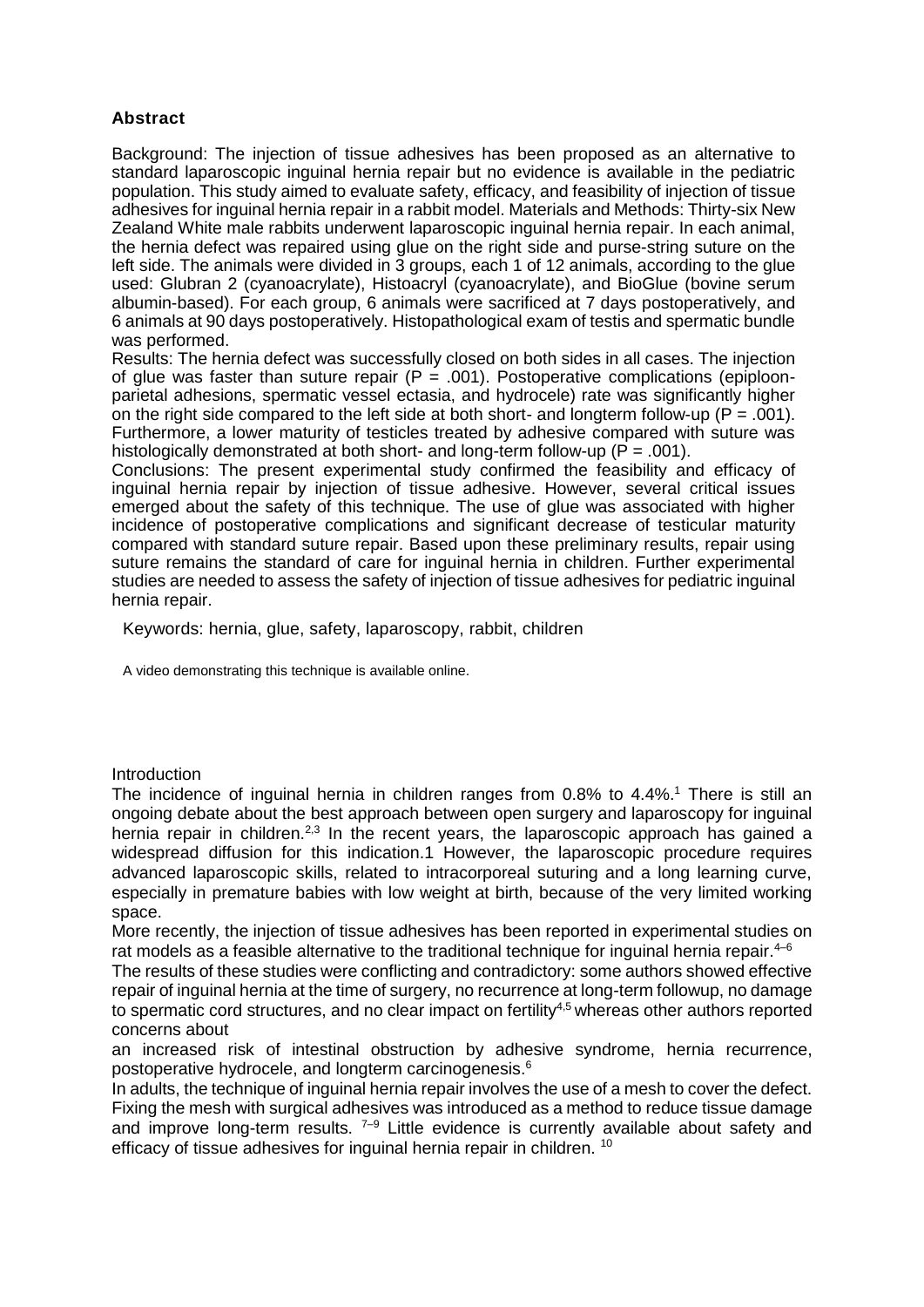A pilot clinical study was started in 2015 at Great Ormond Street Hospital (London, United Kingdom), to assess feasibility and outcome of inguinal hernia repair using tissue adhesive in children. The procedures were effectively performed using the FDA-approved and CE-marked BioGlue (purified bovine serum albumin [BSA] added with glutaraldehyde), reporting no immediate adverse effects in all

patients. However, during the long-term follow-up, development of ipsilateral hydrocele was observed in some children. The morphology and the vascular supply of testes were normal at Doppler ultrasound. However, the surgeons decided to discontinue the study since they hypothesized that the postoperative hydrocele, which was considered an unexpected adverse event, was due to a local tissue reaction to the glutaraldehyde present in the adhesive. Based upon these preliminary results, a novel experimental study was planned to further assess feasibility and safety of inguinal hernia repair with injection of tissue adhesive. This multiinstitutional experimental study aimed to evaluate safety, efficacy, and feasibility of injection of tissue adhesives for inguinal hernia repair in a rabbit model.

### **Materials and Methods**

Thirty-six male rabbits New Zealand White strain with an average weight of 4.2 kgs (range 2– 6) underwent laparoscopic inguinal hernia repair. In each animal, the hernia defect was repaired using tissue adhesive on the right side and purse-string nonabsorbable suture on the left side, according to the case cross-over model. The animals were divided in 3 groups, each 1 of 12 animals, according to the glue used for the closure of the hernia defect: Glubran 2 (cyanoacrylate basis glue, modified by the addition of a monomer synthesized by the manufacturer) (GEM Italy) [G1], Histoacryl (N-butyl-2-cyanoacrylate [b-CNA]; B. Braun Milan SpA) [G2], and BioGlue (purified BSA added with glutaraldehyde; CryoLife, Inc.) [G3]. For each group, 6 animals were sacrificed at 7 days postoperatively (Line 1) and other 6 animals, if survived, were sacrificed at 90 days postoperatively (Line 2). After each sacrifice, gross examination and histopathological exam of the removed testes with the related spermatic bundle were performed.

The use of adhesives was compared to standard suture regarding the following items: efficacy, postoperative complications (hydrocele, epiploon-parietal adhesions, and spermatic vessel ectasia), and histopathological modifications (maturation, fibrosis, and distortion of seminiferous tubules). Furthermore, the different adhesives were compared among them, to establish the glue with the better outcome.

The statistical analysis was performed using  $Chi<sup>2</sup>$  test with Yates' correction. A P-value <.05 was considered statistically significant.

The study received ethical approval from the National Health Institute. It also received appropriate Institute Review Board (IRB) approval at Federico II University of Naples, in Naples, Italy.

### Surgical technique

After induction of general anesthesia with endotracheal intubation, a 5-mm trocar was inserted in the umbilicus via open approach for the 0 5-mm optic. After induction of the pneumoperitoneum, two 3-mm working trocars were placed under vision in the right and left iliac fossa and in triangulation with the optic port. On the left side, the peri-orificial peritoneum was divided with the monopolar hook and a purse-string suture was performed with nonabsorbable suture, that was introduced trans-abdominally (Fig. 1). Thereafter, the tissue adhesive applicator was inserted through the right 3-mm trocar and brought to the level of the right inguinal orifice. The instillation of the tissue adhesive (max 2 mL) was followed by external compression on the inguinal region for about 2 minutes. The effective closure of the hernia defect was visually confirmed before removal of laparoscopic instruments (Fig. 2). The trocars' orifices were closed with absorbable sutures. All the surgical interventions were recorded.

Supplementary Video S1 shows all steps of the surgical technique.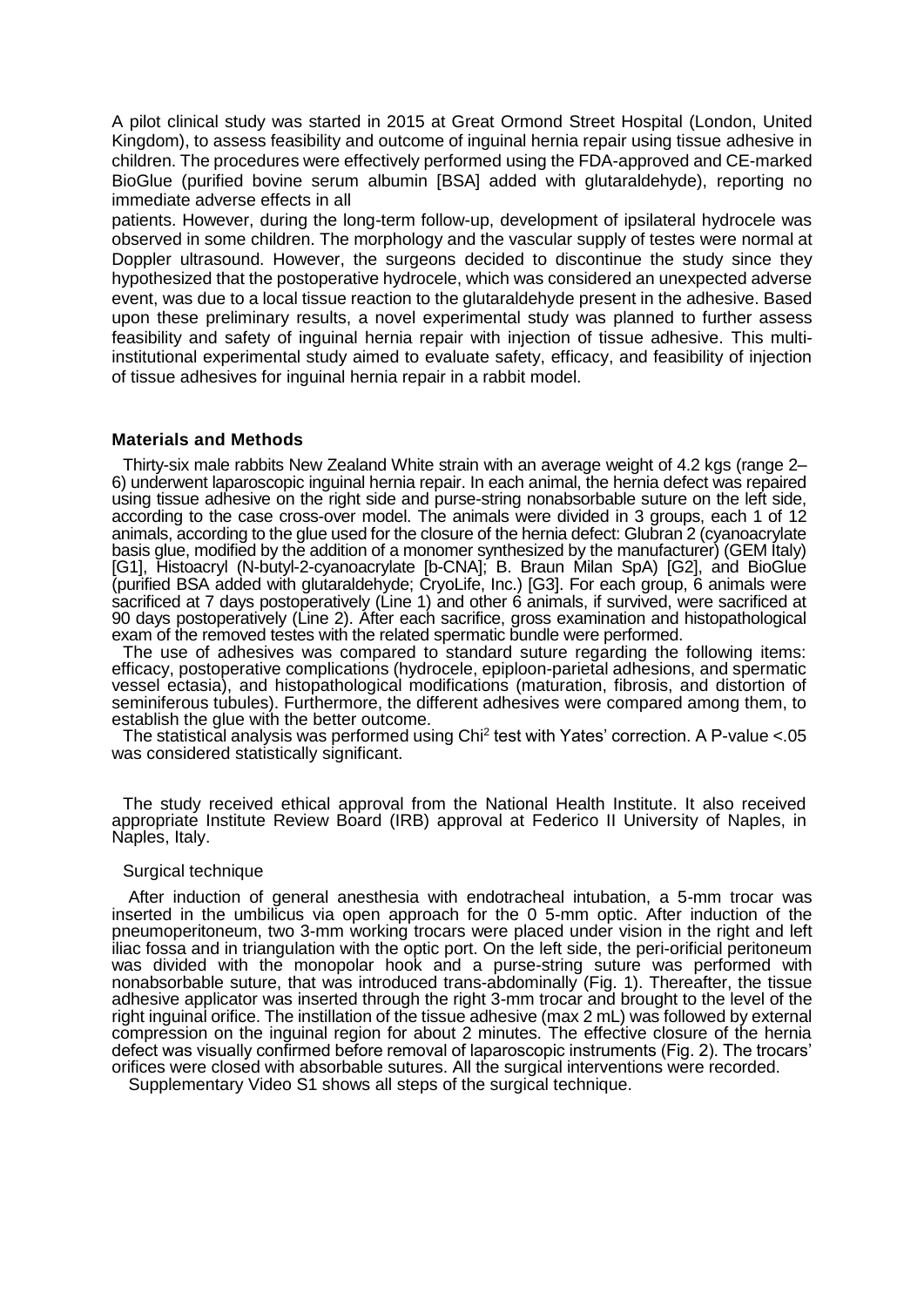

FIG. 1. The left inguinal orifice was closed with nonabsorbable suture.



# FIG. 2. The right inguinal orifice was closed by injection of tissue adhesive.

### Postoperative evaluation

During the first 24 hours postoperatively, the rabbits were strictly monitored to evaluate weight loss, food recovery time, and early postoperative complications including hydrocele, hernia recurrence, bowel obstruction, and systemic reactions to tissue adhesive.

### Necropsy and histopathological exam

The histopathological exam was performed by a pathologist, who was blinded to the group identity of the specimens. The following postmortem evaluations were performed in all survived animals of each group at 7 and 90 days postoperatively.

Evaluation of repair and epiploon-parietal adhesions. On gross examination, the integrity of the hernia defect closure, the presence of peritonitis and epiploon-parietal adhesions, defined as visceral adhesions to abdominal wall at the operative site, were documented.

Assessment of local tissue reaction. The spermatic cord and the testis were removed bilaterally and fixed in 5% paraformaldehyde. The spermatic cord and the testis were cross-sectioned (4 l m sections) and treated with hematoxylin– eosin and red picrosirius staining. The tissues were evaluated for patency of the vas deferens/testicular vessel, architecture of testicular tissue, infiltration of inflammatory cells, fibroblasts, elastic fibers, neovascularization, and collagen content. The severity of fibrosis and tubular distortion, defined as swelling, sloughing, and disorganization of the seminiferous tubules, were both scored on a 4-point scale, based on the grading system proposed by Dixon et al.,  $^{11,12}$  with  $0 =$  no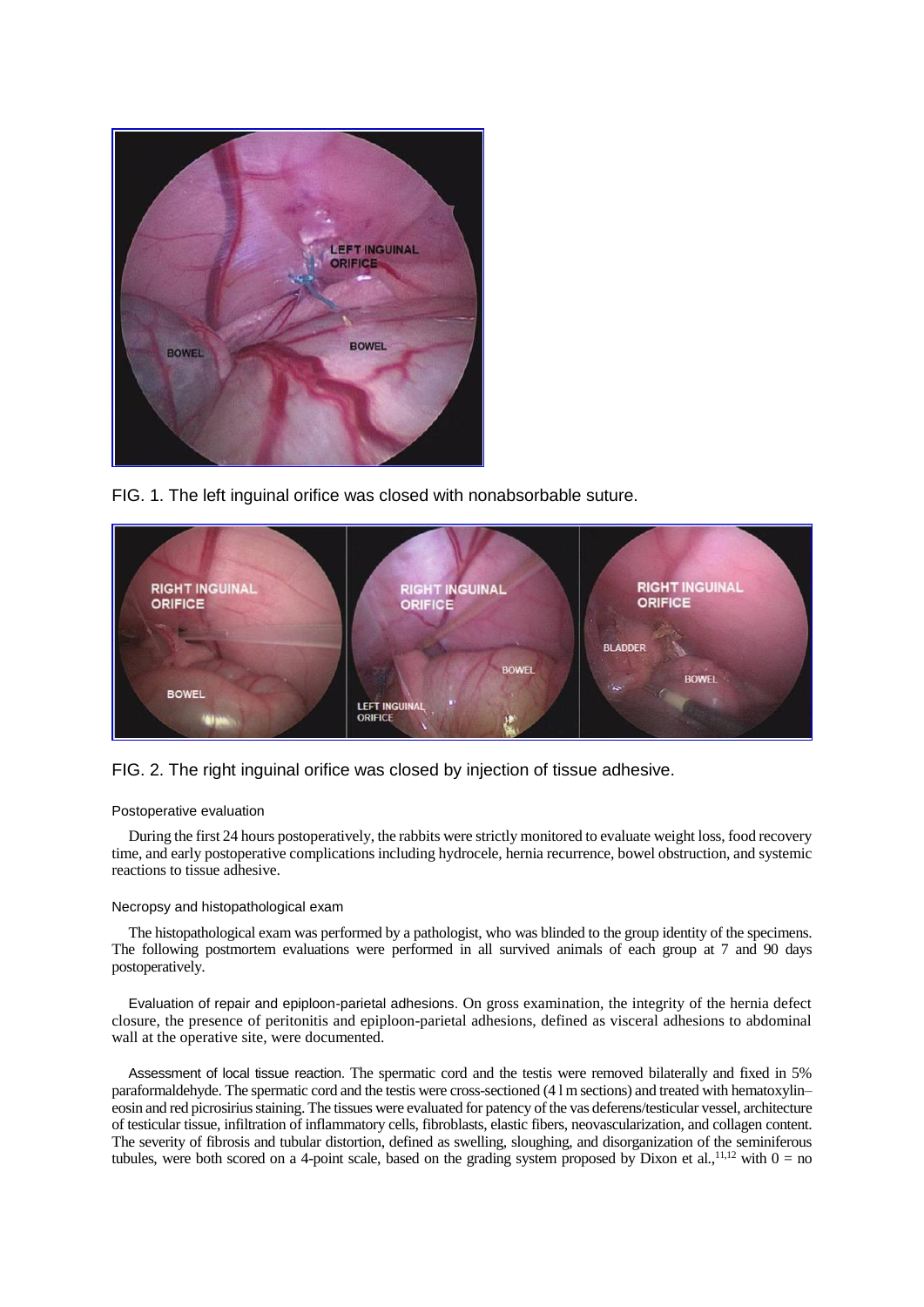abnormality;  $1 =$  mild distortion affecting <25% of the tubules;  $2 =$  moderate distortion affecting 25%–75% of the tubules; and  $3$  = severe distortion affecting  $>75\%$  of the tubules.

Assessment of testicular maturity. The testes were scored on a scale of increasing maturation from 1 to 5: (1) the leading wave of germinal cells in most tubules is spermatogonia and a few tubules contain spermatocytes; (2) the leading wave of germinal cells in most tubules is spermatocytes; (3) the leading wave of germinal cells is round spermatids; (4) similar to grade 3 except that a few tubules contain elongating spermatids; (5) the leading wave of germinal cells is elongating spermatids.<sup>13,14</sup> To assess spermatogenic activity in the seminiferous tubules, the rate of tubules that showed normal spermatogenesis (score 5), hypospermatogenesis (score 3–4), and maturation arrest (score 1–2) were recorded.

#### **Results**

#### Line 1

The average duration of surgery using tissue adhesive (8 minutes) was significantly shorter compared to standard suture repair (16 minutes) ( $P = .001$ ). The survival rate of Line 1 animals was 100%. All the animals restarted oral feeding on the first postoperative day and no postoperative weight loss was recorded. In the first 24 hours postopera¬tively, a right-sided hydrocele was recorded in 50% of G2 rabbits and in 33% of G3 rabbits. Neither bowel obstructions nor systemic reactions to the adhesive occurred in all animals. On gross examination, the defect appeared correctly closed on both sides in all animals. The incidence of right-sided epiploon-parietal adhesions was significantly higher in G1 (67%) and G2 (100%) compared with G3 (16%) (P = .001) (Fig. 3). No epiploon-parietal adhesions were found on the left side in all animals.



FIG. 3. Epiploon-parietal adhesions on the right side at 7 days postoperatively.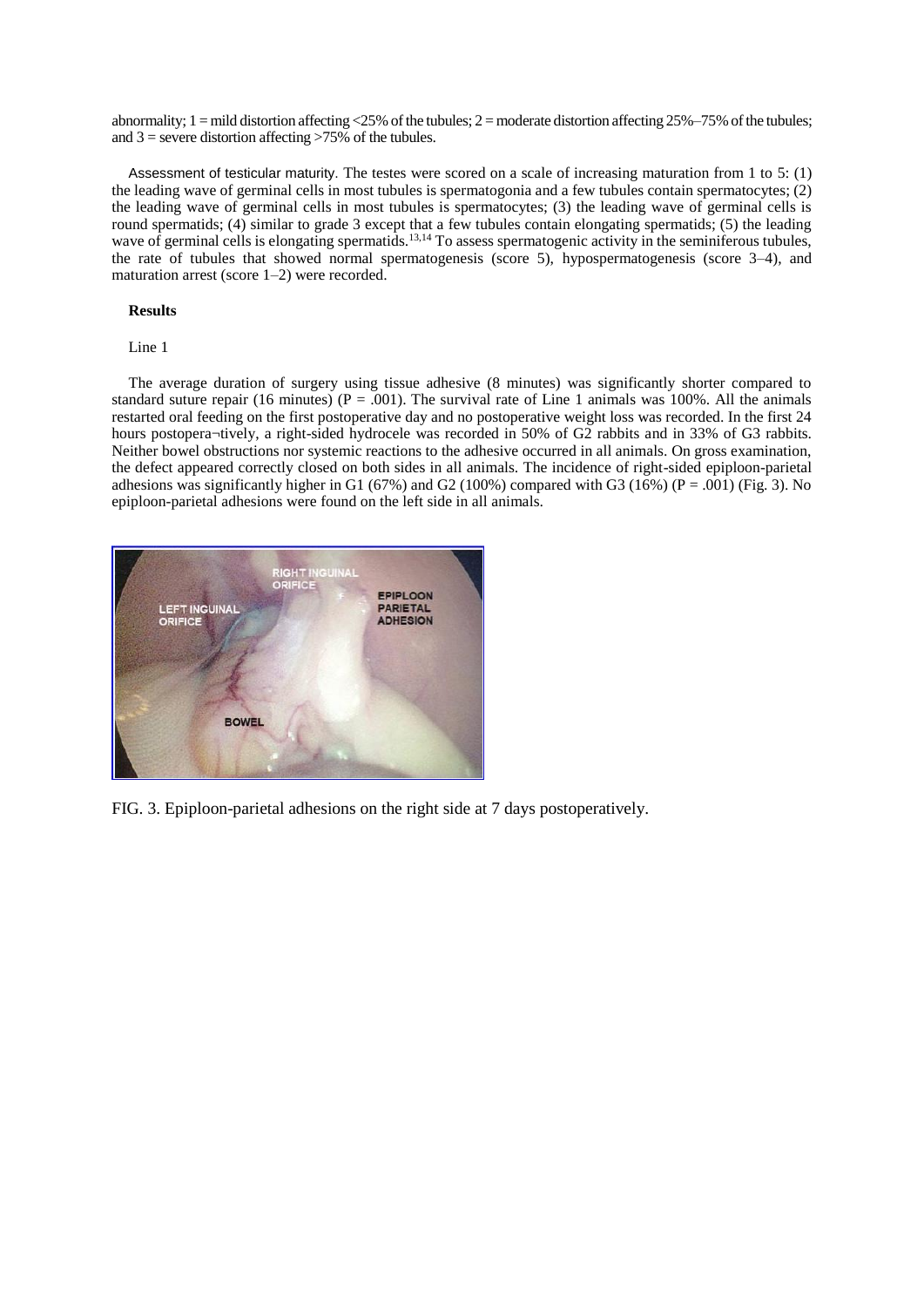| Parameter                                                                                                                                                                                        | $G1, n = 6$<br>4.3<br>0<br>100         |                                    | $G2, n = 6$                   |                                      | $G3, n = 6$                                          |                                          | P                                   |
|--------------------------------------------------------------------------------------------------------------------------------------------------------------------------------------------------|----------------------------------------|------------------------------------|-------------------------------|--------------------------------------|------------------------------------------------------|------------------------------------------|-------------------------------------|
| Average weight at T0, kgs<br>Average weight at 7 days, kgs<br>Death, n<br>Survival rate, %                                                                                                       |                                        |                                    |                               | 4.1<br>4.3<br>$\theta$<br>100        | 3.7<br>3.7<br>$\Omega$<br>100                        |                                          | .33<br>.33<br>.33                   |
| Parameter                                                                                                                                                                                        | Suture,<br>left side                   | Glubran 2,<br>right side           | Suture,<br>left side          | Histoacryl,<br>right side            | Suture,<br>left side                                 | Bioglue,<br>right side                   | P                                   |
| Average operative time, minutes<br>Hydrocele, $n$ $(\%)$<br>Spermatic vessel ectasia, n (%)<br>Epiploon-parietal adhesions, n (%)<br>Seminiferous tubules fibrosis and<br>distortion, $n$ $(\%)$ | 15.5<br>0<br>$\Omega$<br>$\Omega$<br>0 | 8.5<br>$_{0}$<br>4(67)<br>$\theta$ | 16<br>0<br>0<br>0<br>$\theta$ | 7.5<br>3(50)<br>5(83)<br>6(100)<br>0 | 16.5<br>$\theta$<br>$\theta$<br>$\theta$<br>$\theta$ | 8<br>2(33)<br>$\theta$<br>1(16)<br>1(16) | .001<br>.001<br>.001<br>.001<br>.55 |
| Seminiferous tubules with normal<br>spermatogenesis (score 5) rate, %<br>Seminiferous tubules with<br>hypospermatogenesis (score $3-4$ )<br>rate, %                                              | 90<br>10                               | 56<br>20                           | 90<br>10                      | 65<br>18                             | 83<br>15                                             | 42<br>27                                 | .001<br>.001                        |
| Seminiferous tubules with maturation<br>arrest (score $1-2$ ) rate, %                                                                                                                            | 0                                      | 24                                 | $\theta$                      | 17                                   | 2                                                    | 31                                       | .001                                |

## **Table 1. Outcomes in G1–G2–G3 at 7 Days Post operatively (Line 1)**

At histopathological exam, spermatic vessel ectasia, mostly represented by spermatic vein dilation, was observed in 5 G2 rabbits (83%). Mild fibrosis and distortion (score 1) of seminiferous tubules were observed in 1 G3 rabbit (16%). The rate of seminiferous tubules that showed normal spermatogenesis (score 5) was significantly lower in the right testicle compared with the left testicle in each group (G1: 56% versus 90%; G2: 65% versus 90%; G3: 42% versus 83%) (P = .001). Conversely, the rate of tubules that showed hypospermatogenesis (score 3–4) was significantly higher in the right testicle compared with the left testicle in each group (G1: 20% versus 10%; G2: 18% versus 10%; G3: 27% versus 15%) (P = .001). Finally, the rate of tubules with maturation arrest (score 1–2) was significantly higher in the right testicle compared with the left testicle in each group (G1: 24% versus 0%; G2: 17% versus 0%; G3: 31% versus 2%) (P = .001). No difference regarding the impact on the maturity of seminiferous tubules was found among each surgical adhesive  $(P = 0.22)$ .

Outcomes of G1, G2, and G3 groups in Line 1 are reported in Table 1.

### Line 2

The average duration of surgery using tissue adhesive (7 minutes) was significantly shorter compared with standard suture repair (18 minutes) (P = .001). The survival rate of Line 2 animals was respectively 83% in G1, 67% in G2, and 33% in G3. Regarding the causes of death, 1 rabbit developed a severe respiratory distress causing the death 28 days postoperatively; no other evident causes of death, even at autoptic exam, were found in the other 6 rabbits that died. It was unclear if these deaths were strictly related to the surgery or the tissue adhesive that was used. All the animals restarted oral feeding on the first postoperative day and no postoperative weight loss was recorded. In the first 24 hours postoperatively, an episode of dyspnea occurred in 1 G3 rabbit (16%) whereas a right-sided hydrocele was recorded in 1 G2 rabbit (16%). No bowel obstructions occurred in all animals. On gross examination, the hernia defect appeared correctly closed on both sides in all animals. Right-sided epiploon-parietal adhesions were found in 4 G1 rabbits (67%) (P = .001). No epiploon-parietal adhesions were found on the left side in all animals.

At histopathological exam, spermatic vessel ectasia, mostly represented by spermatic vein dilation, was found in 1 G3 rabbit (16%). Severe fibrosis and distortion (score 3) of seminiferous tubules were observed in 4 G2 rabbits (75%) and in 2 G3 rabbits (33%) (Fig. 4).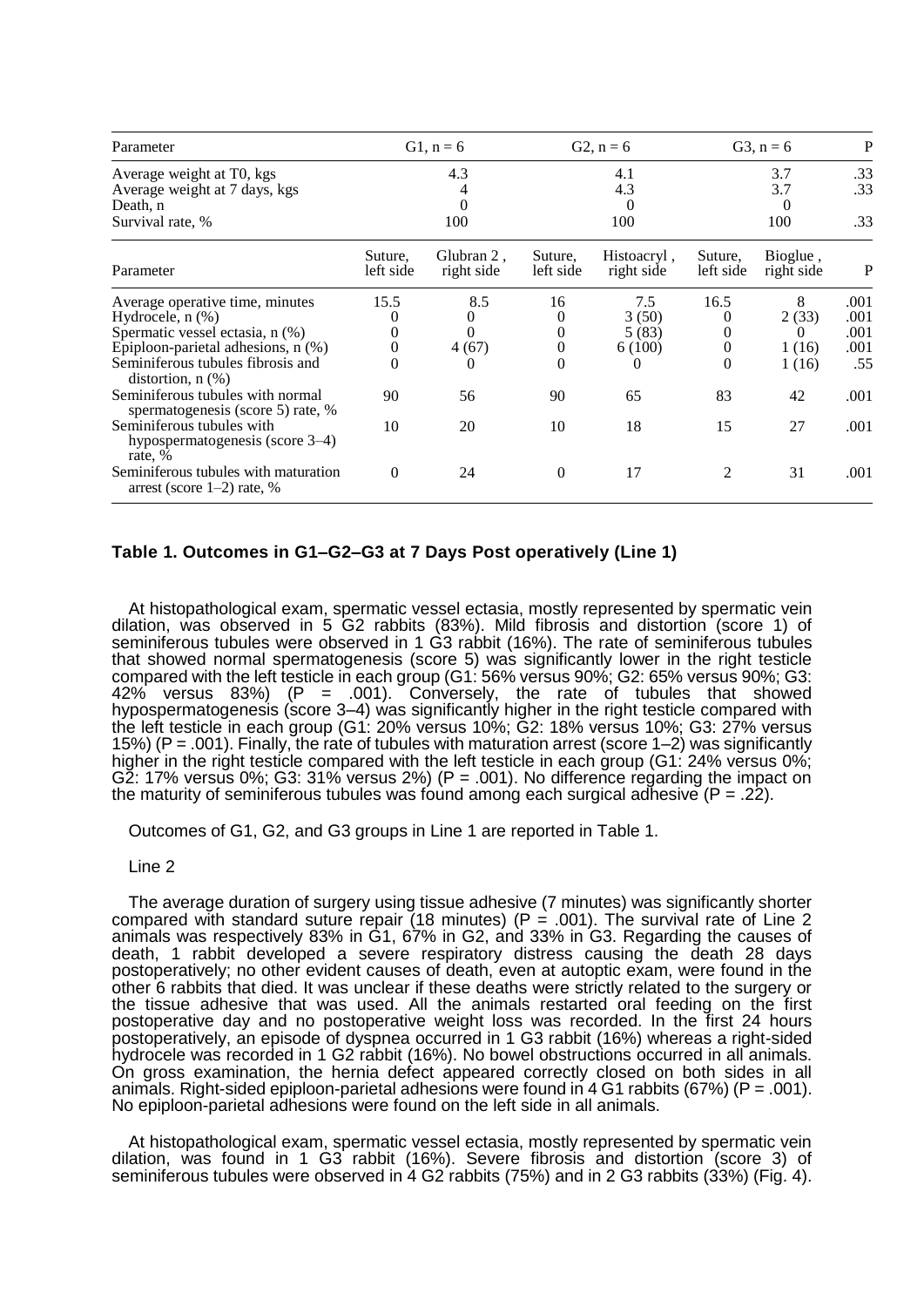

FIG. 4. A marked enlargement of right spermatic cord and testicle compared with left side was observed at 90 days postoperatively.

| Parameter                     | G1, $n = 6$ | $G2, n = 6$ | $G3, n = 6$ |     |  |
|-------------------------------|-------------|-------------|-------------|-----|--|
| Average weight at T0, kgs     | 4.2         | 3.4         | 3.0         | .33 |  |
| Average weight at 7 days, kgs | 4.8         | 4.4         | 3.3         | .33 |  |
| Death, n                      |             |             |             | .55 |  |
| Survival rate, %              | 83          | 67          | 33          | .66 |  |
| Systemic reaction, $n$ $(\%)$ |             |             | 1(16%)      | .55 |  |

| Parameter                                                               | Suture,<br>left side | Glubran 2,<br>right side | Suture.<br>left side | Histoacryl,<br>right side left side | Suture.  | Bioglue,<br>right side | P    |
|-------------------------------------------------------------------------|----------------------|--------------------------|----------------------|-------------------------------------|----------|------------------------|------|
| Average operative time, minutes                                         | 16.5                 |                          | 18                   | 6.5                                 | 19.5     | 7.5                    | .001 |
| Hydrocele, $n$ $(\%)$                                                   |                      | 0                        | 0                    | 1(16)                               |          |                        | .55  |
| Spermatic vessel ectasia, n (%)                                         | 0                    |                          | 0                    |                                     |          | 1(16)                  | .55  |
| Epiploon-parietal adhesions, n (%)                                      | 0                    | 4(67)                    | 0                    |                                     |          |                        | .001 |
| Seminiferous tubules fibrosis and<br>distortion, $n$ $(\%)$             | $\theta$             | 0                        | 0                    | 4(75)                               | $\theta$ | 2(33)                  | .001 |
| Seminiferous tubules with normal<br>spermatogenesis (score 5) rate, %   | 86                   | 62                       | 90                   | 71                                  | 85       | 50                     | .001 |
| Seminiferous tubules with<br>hypospermatogenesis (score 3–4)<br>rate, % | 11                   | 25                       | 8                    | 19                                  | 14       | 28                     | .001 |
| Seminiferous tubules with maturation<br>arrest (score $1-2$ ) rate, %   | 3                    | 13                       |                      | 12                                  |          | 22                     | .001 |

Table 2. Outcomes in G1–G2–G3 at 90 Days Post operatively (Line 2)

The rate of seminiferous tubules that showed normal spermatogenesis (score 5) was significantly lower in the right testicle compared with the left testicle in each group (G1: 62% versus 86%; G2: 71% versus 90%; G3: 50% versus 85%) (P = .001). Conversely, the rate of tubules that showed hypospermatogenesis (score 3–4) was significantly higher in the right testicle compared to the left testicle in each group (G1: 25% versus 11%; G2: 19% versus 8%; G3: 28% versus 14%) (P = .001). Finally, the rate of tubules with maturation arrest (score 1–2) was significantly higher in the right testicle compared with the left testicle in each group (G1: 13% versus 3%; G2: 12% versus 2%; G3: 22% versus 1%) (P = .001).

No difference regarding the impact on the maturity of seminiferous tubules was found among each surgical adhesive  $(P = .51)$ .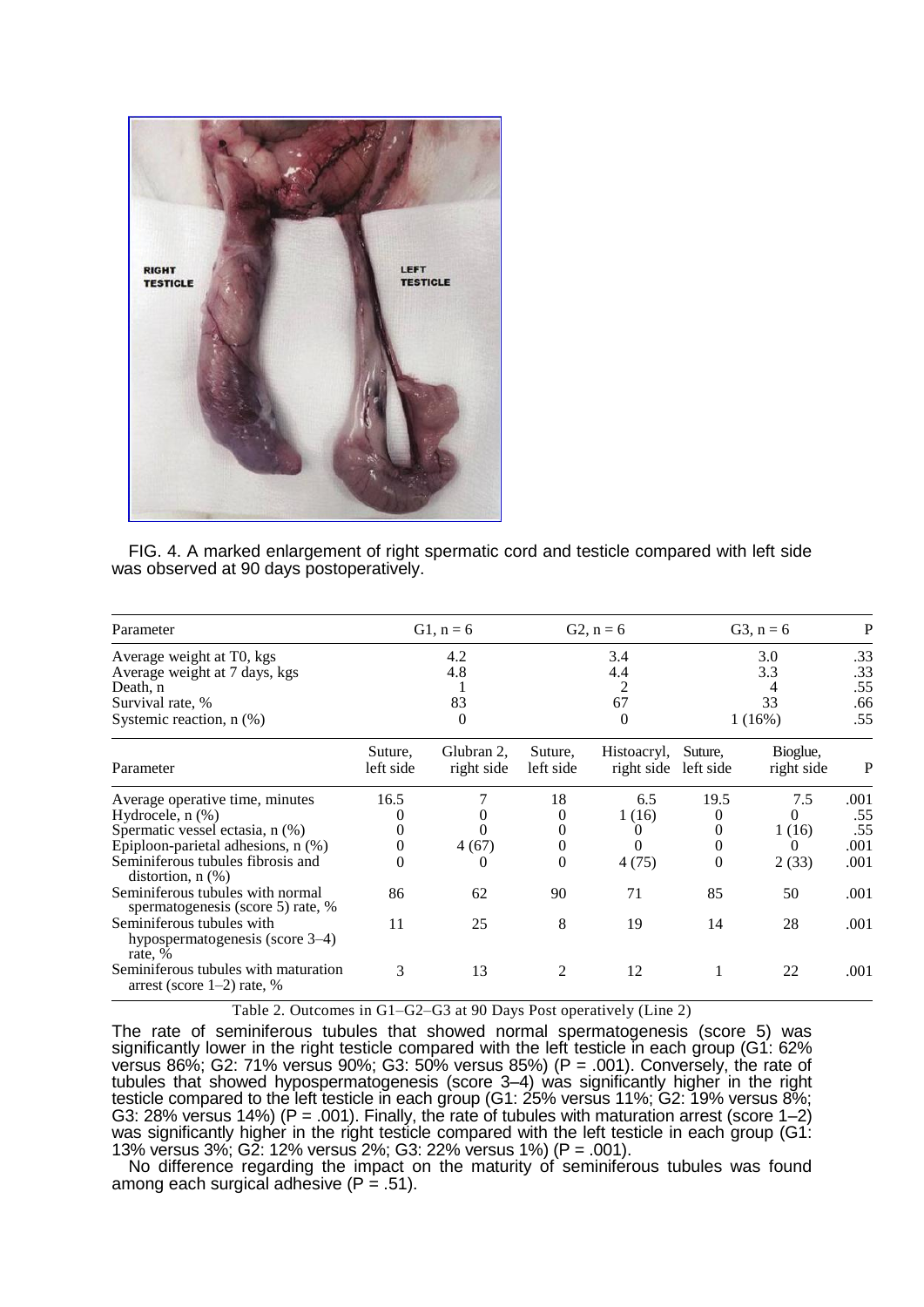Outcomes of G1, G2, and G3 groups in Line 2 are reported in Table 2.

## **Discussion**

With advancements in pediatric laparoscopic surgery, laparoscopic repair of inguinal hernia has become widely adopted.<sup>1-3</sup> However, laparoscopic hernia repair requires advanced technical skills related to intracorporeal suturing and knotting, and this issue has limited its widespread use in pediatric surgical practice. The use of tissue adhesives for correction of inguinal hernia has been proposed as an attractive, easy, and reproducible therapeutic alternative, to overcome the challenges of standard suture repair.<sup>10</sup> Tissue adhesives have been previously employed in pediatric surgery with the aim to reduce the risk of postoperative complications, especially in cases of parenchymal resection or vascular anastomoses.<sup>15,16</sup> They have also been applied in pediatric laparoscopic surgery as good means of controlling bleeding in the case of intervention on the spleen or liver and a valid method to complete and secure the sutures in case of organ perforation.<sup>17</sup>

More recently, the injection of tissue adhesives has been reported in experimental studies on rat models as a feasible alternative to the traditional technique for inquinal hernia repair.<sup>4-6</sup> The results of these studies were conflicting and contradictory: some authors showed effective repair of inguinal hernia at the time of surgery, no recurrence at longterm follow-up, no damage to spermatic cord structures, and no clear impact on fertility<sup>4,5</sup> whereas other authors reported concerns about an increased risk of intestinal obstruction by adhesive syndrome, hernia recurrence, postoperative hydrocele, and long-term carcinogenesis.<sup>6</sup> Despite these concerns, Park et al. reported very promising results with laparoscopic surgical glue injection hernioplasty in children.<sup>18,19</sup> Their method required only one working port and one camera port and b-CNA glue was adopted to close the defect after the mesothelial layer surrounding the internal inguinal ring was electrically cauterized. The main limitation of this study was that it did not include male patients to avoid potential damage to the vas deferens. Moreover, a direct comparison with conventional laparoscopic hernia repair was not performed and the follow-up was not enough long to check for recurrence.

A pilot clinical study, that was started in 2015 at Great Ormond Street Hospital (London, United Kingdom), confirmed the feasibility of pediatric inguinal hernia repair using the FDA-approved and CE-marked BioGlue surgical adhesive but concerns emerged about the clinical safety of the technique since at long-term follow-up hydrocele appeared on the side of hernia repair in some patients. The surgeons decided to discontinue the study since they hypothesized that the postoperative hydrocele, which was considered an unexpected adverse event, was due to a local tissue reaction to the glutaraldehyde present in the adhesive. Based upon these preliminary results, a novel experimental study in an animal model was planned to further assess feasibility and safety of inguinal hernia repair with injection of tissue adhesive.

We decided to enroll in our study only male New Zealand White rabbits, since the anatomy of their internal inguinal ring, that is always patent, reproduces authentically the inguinal hernia defect in children.20 The results of the present experimental study confirmed that laparoscopic inguinal hernia repair with injection of tissue adhesive is feasible, technically easy, reproducible, not requiring advanced laparoscopic skills, with a short learning curve and a shorter operating time compared with standard laparoscopic repair using suture. The method was highly effective in our series, since no hernia recurrences were recorded at both short- and long-term assessment.

A point of debate is the influence of the type of tissue adhesive on the procedure outcome. Cyanoacrylate (CNA) polymerizes in contact with moisture, produces heat during polymerization, and releases toxic products. Short-chain CNAs can cause toxicity in human tissue, but long-chain CNAs such as b-CNA or o-can (2-octyl-cyanoacrylate) minimize tissue toxicity.21 Since we hypothesized that postoperative hydrocele, which occurred in the previous pilot study, was a side effect of the glutaraldehyde present in the adhesive (Bioglue), we decided to adopt three different types of tissue adhesives and to compare their outcome: Histoacryl (b-CNA), Glubran 2 (CNA basis glue, modified by the addition of a monomer synthesized by the manufacturer GEM), and Bioglue (purified BSA associated with glutaraldehyde). The tested tissue adhesives showed to be equivalent in terms of applicability, intraoperative maneuverability, and efficacy. However, the study highlighted several critical issues about the safety of tissue adhesives application in children.

First, use of tissue adhesives showed a higher incidence of epiploon-parietal adhesions compared with suture repair. Histoacryl was associated with adhesions in all animals (100%) sacrificed at 7 days postoperatively, Glubran 2 was associated with a statistically equivalent incidence (67%) of adhesions at 7 and 90 days postoperatively whereas Bioglue was associated with adhesions in only 16% of the animals sacrificed at 7 days postoperatively. Despite the considerable incidence, postoperative adhesions were not clinically associated with bowel obstruction in any animals. Another consideration is that the incidence of postoperative adhesions was significantly higher in the short-term follow-up (7 days) group compared with the long-term assessment (90 days) group. This finding might be assumed to be due to the slow degradation of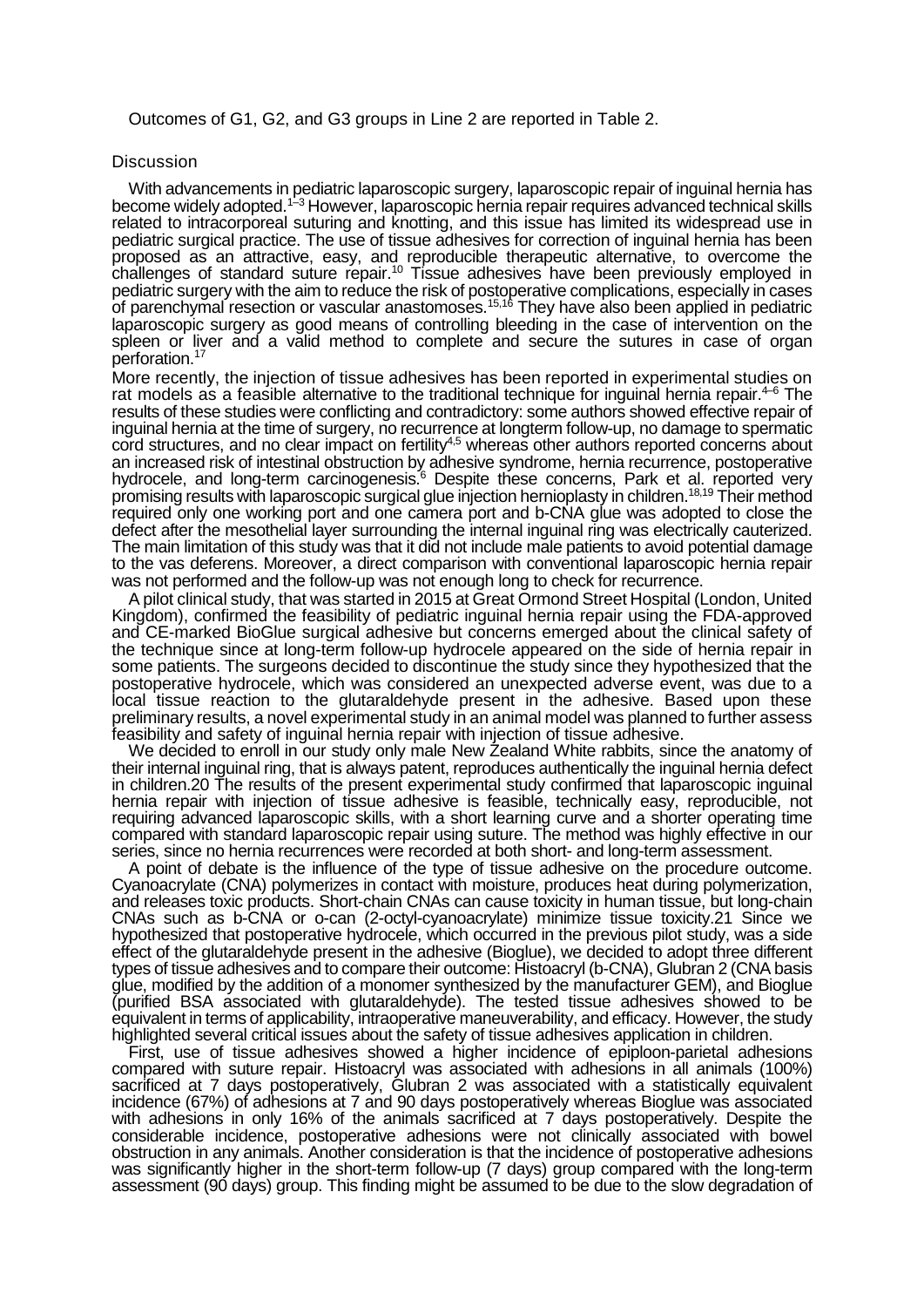tissue adhesives, especially b-CNA, which usually occurs between 3 and 9 months following the application.

It should also be noted that use of Histoacryl was associated with a high incidence of spermatic vessel ectasia (83% in Line 1) and severe fibrosis and distortion of seminiferous tubules (75% in Line 2). We observed that the spermatic vein was dilated in most cases, suggesting an obstructed venous outflow due to total or partial venous occlusion. This observation would support the hypothesis that tissue adhesive could determine migration of particles that may predispose to an increased risk of venous thrombosis. However, further evidence is required to confirm this hypothesis.

The incidence of postoperative hydrocele was also not negligible, ranging from 33% in the early BioGlue group (Line 1) to 50% in the early Histoacryl group (Line 1) and 16% in the late Histoacryl group (Line 2). However, although use of Histoacryl reported the worst outcome compared with Glubran 2 and Bioglue, none of the tested adhesives showed to be the ideal product in terms of safety.

Another important finding of this study was the significant negative impact of the tested tissue adhesives on the testicular maturity compared with the standard suture. At histopatho logical exam, the rate of seminiferous tubules that showed hypospermatogenesis and maturation arrest in the right testicle (tissue adhesive) was significantly higher compared to the left testicle (suture) in each group at both short- (Line 1) and longterm (Line 2) evaluation, with no significant difference between the three surgical adhesives. Additionally, the incidence of severe fibrosis and distortion of seminiferous tubules was significantly higher in the long-term observation groups (Line 2) compared with the short-term follow-up groups (Line 1). These results supported the evidence of a negative long-term effect of tissue adhesives on the spermatogenesis.

In conclusion, the present experimental study confirmed the feasibility and efficacy of inguinal hernia repair by injection of tissue adhesive. However, several critical issues emerged about the safety of this technique. The use of glue was associated with higher incidence of postoperative complications and significant decrease of testicular maturity compared with standard suture repair. Based upon these preliminary results, we believe that repair using suture remains the standard of care for inguinal hernia in children. Further experimental studies are needed to assess the safety of injection of tissue adhesives for pediatric inguinal hernia repair.

### **Disclosure Statement**

No competing financial interests exist.

# **Funding Information**

No funding was received for this article.

# **Supplementary Material**

Supplementary Video S1

### **References**

- 1. Miltenburg DM, Nuchtern JG, Jaksic T, Kozinetiz C, Brandt ML. Laparoscopic evaluation of the pediatric in-guinal hernia-a meta-analysis. J Pediatr Surg 1998;33: 874–879.
- 2. Esposito C, St Peter SD, Escolino M, Juang D, Settimi A, Holcomb GW 3rd. Laparoscopic versus open inguinal hernia repair in pediatric patients: A systematic review. J Laparoendosc Adv Surg Tech A 2014;24:811–818.
- 3. Schier F, Montupet P, Esposito C. Laparoscopic inguinal herniorrhaphy in children: A three-center experience with 933 repairs. J Pediatr Surg 2002;37:323–327.
- 4. Kato Y, Yamataka A, Miyano G, Teri E, Koga H, Lane GJ, Miyano T. Tissue adhesives for repairing inguinal hernia: A preliminary study. J Laparoendosc Adv Surg Tech A 2005; 15:424–428.
- 5. Al-Jazaeri A, Asiri Y, Alkahtani S, Al-Rikabi A, Alzahem A. Percutaneous obliteration of patent processus vaginalis: A rat model for future inguinal hernia repair in children. J Pediatr Surg 2013;48:203–208.
- 6. Miyano G, Yamataka A, Kato Y, Tei E, Lane GJ, Kobayashi H, Sueyoshi N, Miyano T. Laparoscopic injection of dermabond tissue adhesive for the repair of inguinal hernia: Short- and long-term follow-up. J Pediatr Surg 2004; 39:1867–1870.
- 7. Santoro E, Agresta F, Buscaglia F, Mulieri G, Mazzarolo G, Bedin N, et al. Preliminary experience using fibrin glue for mesh fixation in 250 patients undergoing minilaparoscopic